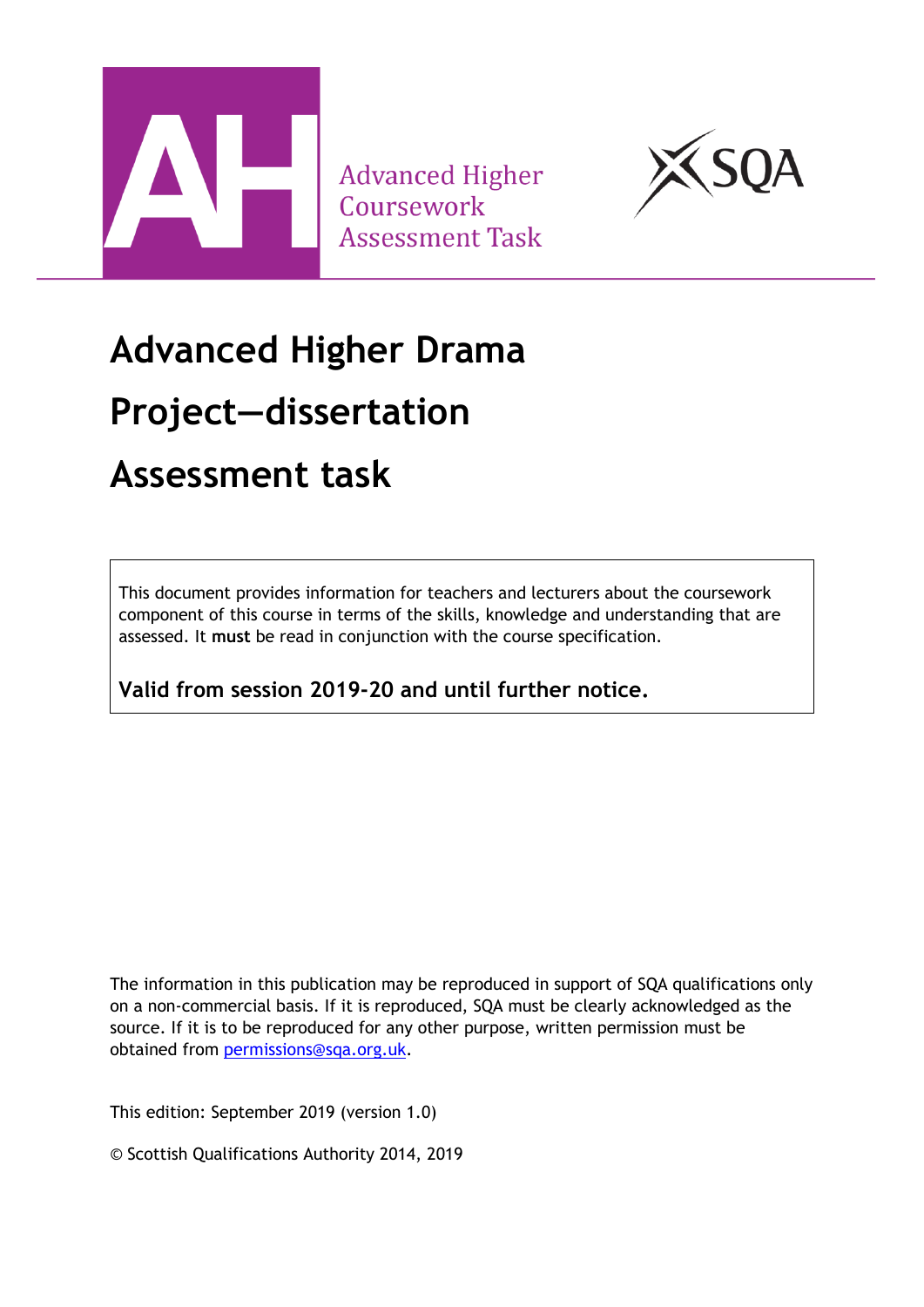### **Contents**

| Introduction                |               |
|-----------------------------|---------------|
| Marking instructions        | $\mathcal{P}$ |
| Instructions for candidates |               |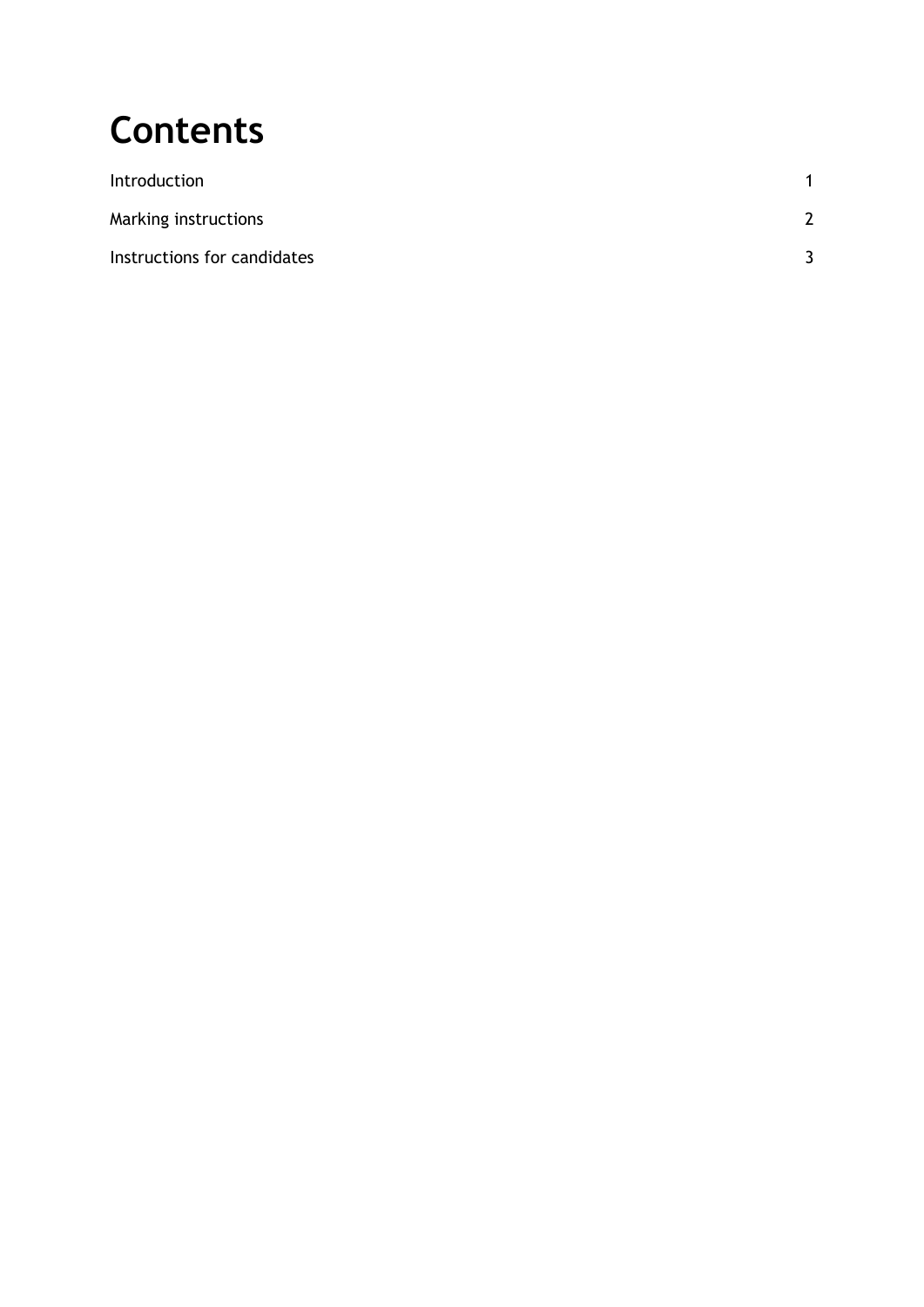### <span id="page-2-0"></span>**Introduction**

This document contains instructions for candidates for the Advanced Higher Drama project—dissertation. You must read it in conjunction with the course specification.

This project—dissertation has 30 marks out of a total of 100 marks available for the course assessment.

This is one of three course assessment components. The other components are a performance and an assignment.

Candidates must not use the same theatrical production and/or theatre practitioner that they use in their assignment.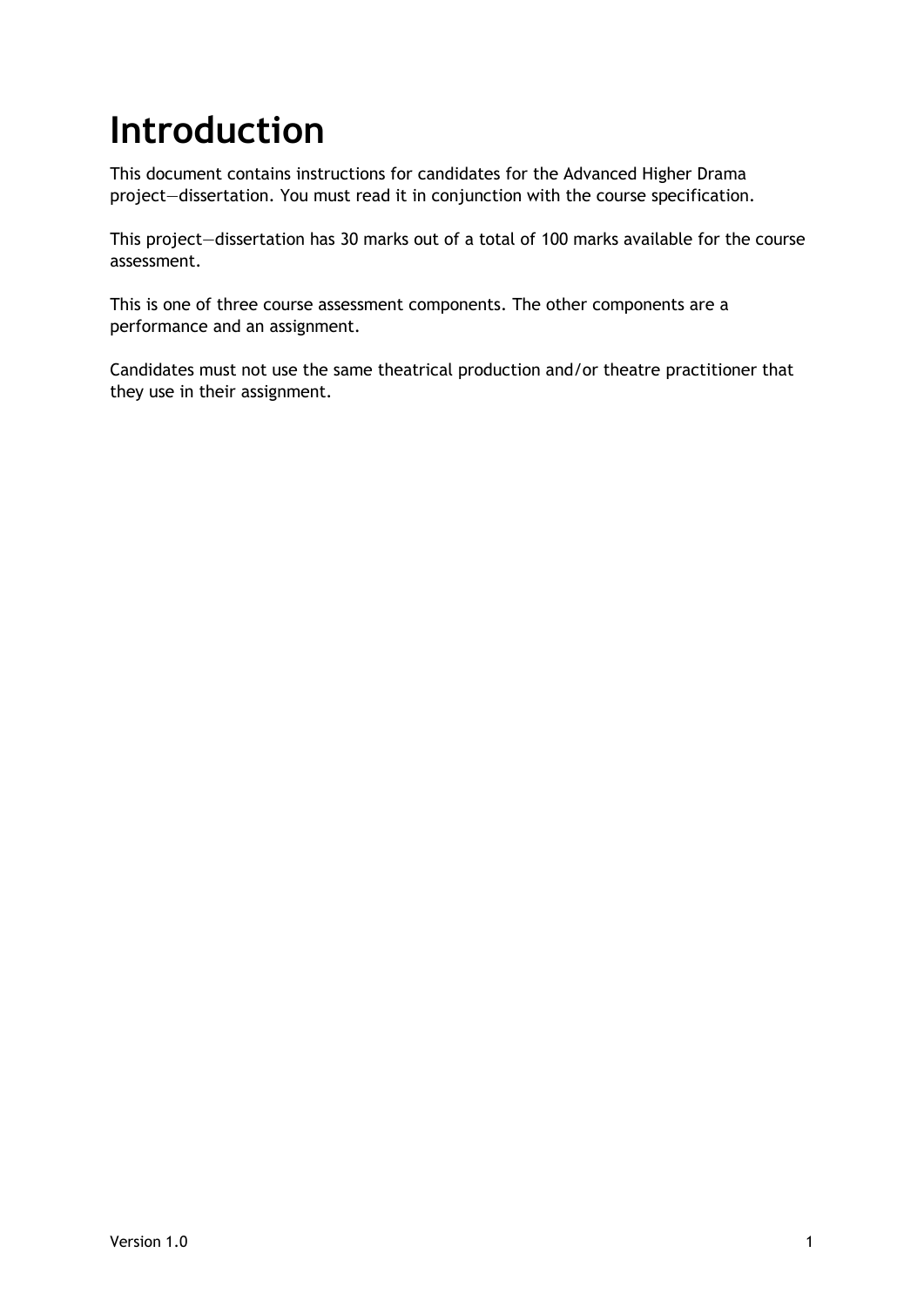## <span id="page-3-0"></span>**Marking instructions**

The marking instructions for the Advanced Higher Drama project—dissertation are in the course specification.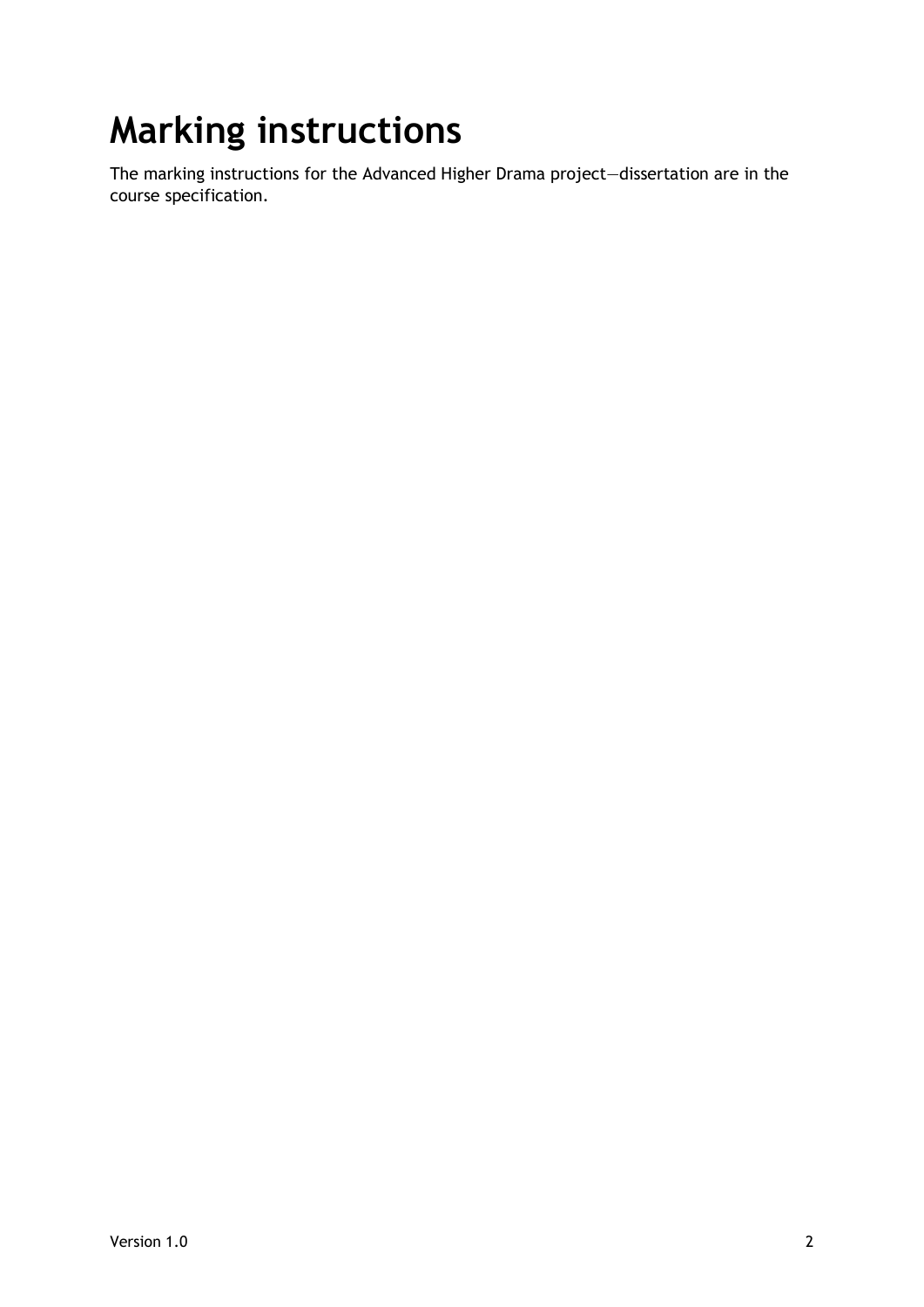### <span id="page-4-0"></span>**Instructions for candidates**

This assessment applies to the project—dissertation for Advanced Higher Drama.

This project—dissertation has 30 marks out of a total of 100 marks available for the course assessment.

It assesses the following skills, knowledge and understanding:

- identifying and exploring a relevant performance issue
- exploring and investigating the influence, theory and practice of influential theatre practitioners
- applying creative and critical thinking to synthesise ideas and arguments

In this assessment, you have to produce a dissertation of 2,500 to 3,000 words on a performance issue of your choice. The word count includes quotations but does not include title, footnotes and bibliography. This word length is appropriate to the complexity of the task, and allows you to conduct an in-depth study of your chosen performance issue.

You must include the word count with the submitted dissertation. If the word count exceeds the maximum by more than 10%, a penalty is applied.

Your teacher or lecturer will let you know if there are any specific conditions for doing this assessment.

Your performance issue can be the same, different, or a combination of the production role used in your performance assessment.

Your teacher or lecturer may guide you as to the likely availability and accessibility of resources for your chosen performance issue.

In this assessment, you have to:

- **Identify and explore a relevant performance issue to research** This means choosing a specific performance issue that interests you, for example directing, technology, actor and audience relationships, or use of theatre space. You should do exploratory research and arrive at a focus for your performance issue.
- **Draw on theoretical knowledge and understanding of a performance issue** This means that you need to find out how theatre practitioners and critics see this performance issue. You can find this in what they have written and/or spoken about on your performance issue.
- **Analyse specific features of performance and practice in relation to your performance issue**

This means finding out how theatre practitioners have explored your performance issue. You can find this in viewing live work, recordings, photographs, and in written descriptions by critics and other theatre analysts.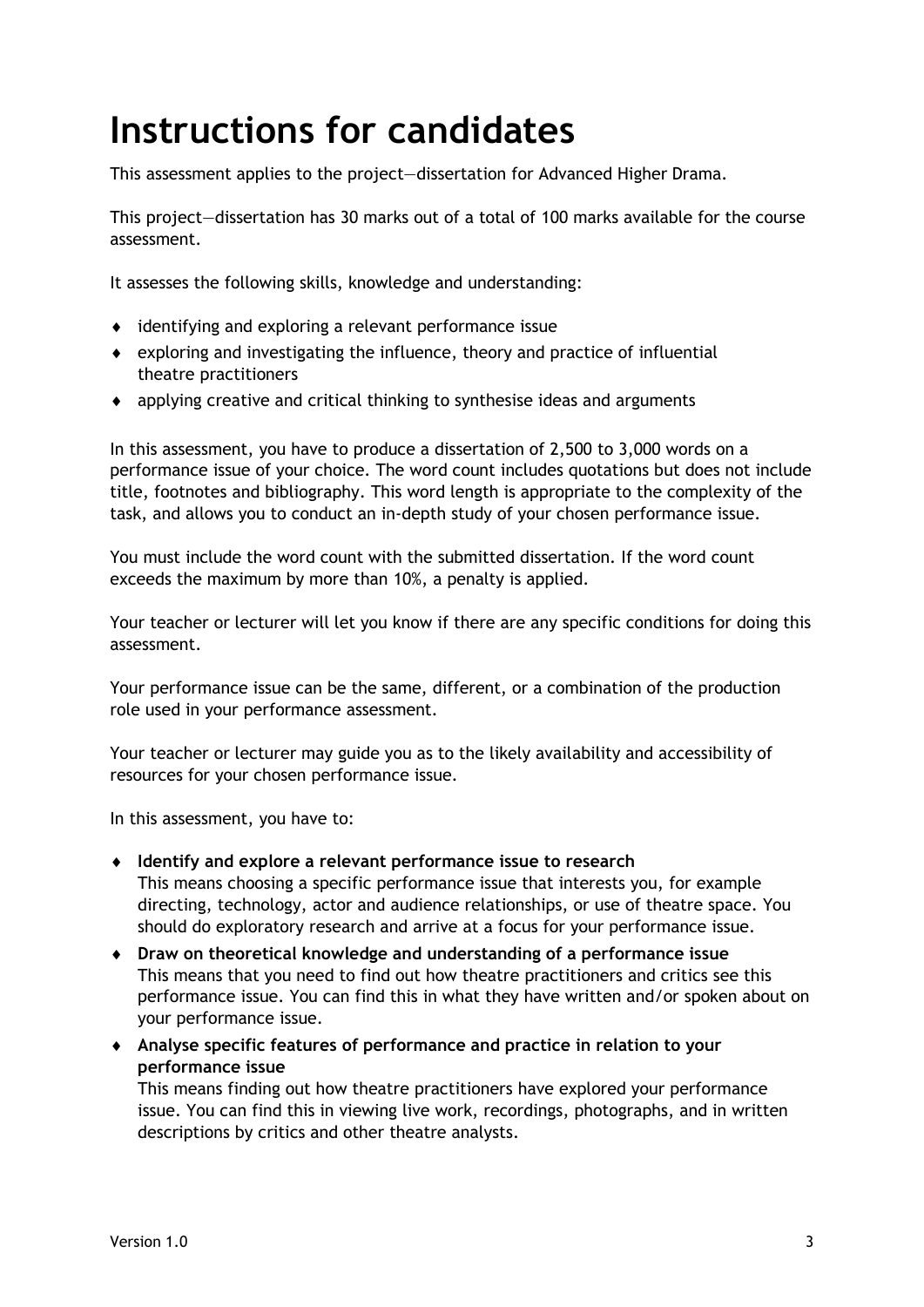- **Evaluate the choices of theatre practitioners as relevant to your performance issue** This means making judgements on what you have found out about how theatre practitioners have explored your performance issue, for example whether they have been successful, effective or innovative.
- **Synthesise information from a range of sources to produce a sustained and coherent line of argument**

This means you need to select the most appropriate information and use this to develop your own opinions, for example outlining how you see the performance issue as you become informed by your research.

- **Express an argument leading up to an evaluative conclusion** This means you must combine your analysed examples of theory and performance evidence into an overall piece of persuasive writing that naturally leads up to your conclusion about your performance issue.
- **Organise, present and reference using appropriate referencing conventions** This means that you should structure your paragraphs and examples in a clear way that makes sense and helps you build your argument. You must clearly acknowledge when you use, for example, quotes, other people's diagrams, illustrations, and if you summarise other people's ideas.

Below are possible suggestions for the focus of your dissertation:

- acting
- design
- ◆ directing
- actor—director relationship
- ◆ spectacle and impact
- $\bullet$  technology in theatre
- politics in performance
- $\bullet$  realism in theatre
- choice and use of the performance space
- community theatre

The above is not a prescribed list. These are possible starting points you may wish to investigate and explore.

You must choose a suitable title for your dissertation. This can be decided at any point during the task.

The following information will help you understand the requirements of the project dissertation.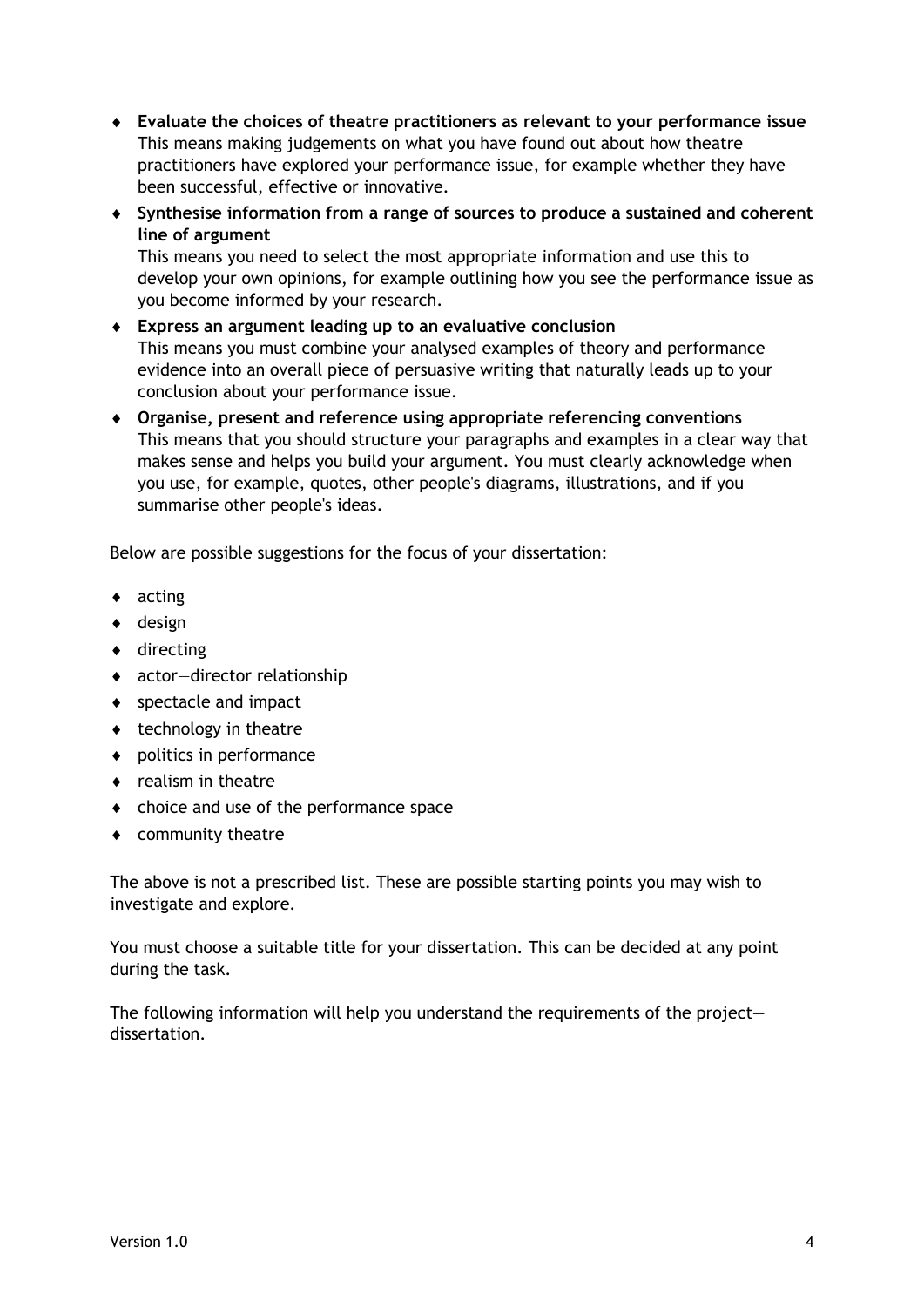#### **A Analysing theory and performance examples that explore your chosen performance issue (10 marks) How has your performance issue been explored by theatre practitioners?**

Once you are clear about the performance issue you are going to research, you can begin to collect material exploring a range of perspectives on this area. You should collect examples from performances and theories that you think help explain your performance issue, or that draw contrasts and comparisons.

It is important to gather your research material from a range of primary and secondary sources. You should keep a note of any sources used and how they relate to your performance issue. You must give specific details of the sources consulted.

To gain analysis marks you must:

- describe specific features of performance and aspects of theory relevant to your performance issue
- explain and develop these features (through exemplification, reasons, and/or evidence)
- use valid sources, such as reference to theory, critical perspectives and performances

Analysis involves a close examination of both theoretical ideas on drama work and practical examples of how drama has been developed and presented. Effective analysis involves going beyond description to draw out and relate implications. The quality of analysis is dependent on the understanding and depth of knowledge in the research area. Factual accuracy is a factor of analysis, as is clarity of referencing.

Marks are awarded for:

- $\bullet$  level of detail  $-$  whether you reach sufficient depth with each example
- $\bullet$  quality of analysis  $-$  how effectively you develop your argument from the material
- $\bullet$  relevance how well you have selected appropriate and convincing material
- $\bullet$  balance of theory and practice  $-$  how well you have analysed both complex ideas on your focus area and performance examples
- $\bullet$  accuracy and clarity  $-$  how well you have avoided errors and misunderstandings, and how successfully you give references to sources
- **B Synthesising by comparing and contrasting different ways your performance issue has been explored (10 marks) What are the different points of view on what you have researched? How does this compare with the work of a current or historical practitioner or company?**

When presenting your analysed examples you need to combine, compare and contrast the material to draw out wider implications to your performance issue. You should organise your dissertation so that you can make comparisons between your sources in a clear and creative way.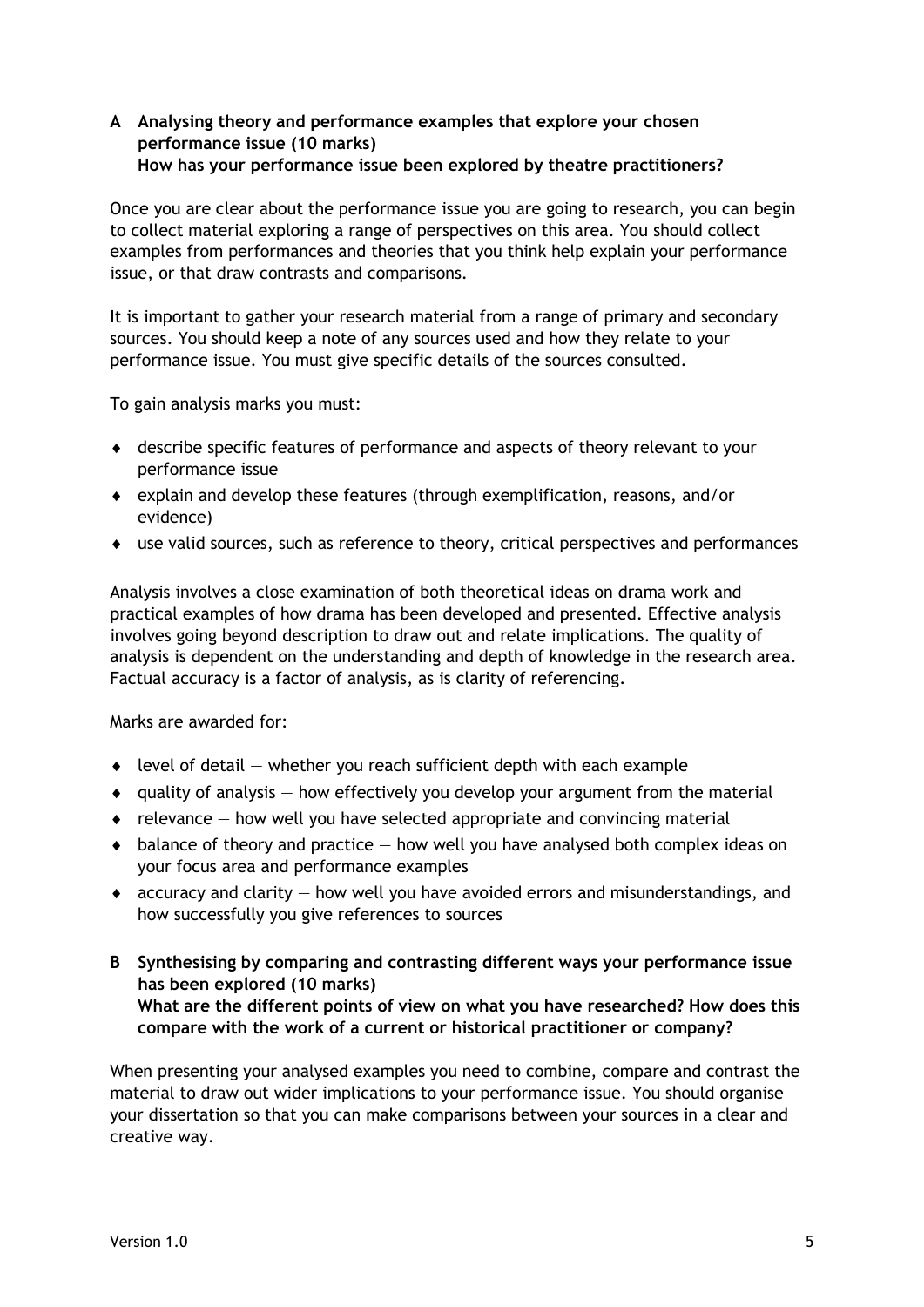It is essential that you consider evidence supporting different perspectives, and that you look at the performance issue in a balanced way. You should make decisions which support some viewpoints, but you will not produce a good dissertation if you are biased in your arguments. You should make use of primary sources and refer to more critical, secondary viewpoints.

You must link your wider research to the work of a theatre practitioner. Do this in a way that shows your depth of understanding about your chosen performance issue and the implications on contemporary performance.

To gain synthesis marks you must:

- organise your material so as to draw out contrasts and comparisons
- show a breadth of research (for example from across different forms and styles, between early and late work of a practitioner or company)
- show a depth of understanding of your chosen area (combining a series of examples for building or challenging an argument)
- $\bullet$  critically consider the work of a practitioner or company

Synthesis involves the linking of knowledge and/or information from within or between sources.

Marks are awarded for:

- $\bullet$  analysis and organisation of material to support an insightful argument  $-$  how well you combine your material to draw out meaning
- $\bullet$  breadth of material  $-$  the range of material you cover within your focus area
- $\bullet$  different views and/or interpretations  $-$  how well you include a range of perspectives
- $\bullet$  similarities and contradictions  $-$  whether you draw out comparisons in what you discover
- $\bullet$  primary and secondary sources  $-$  how well you use different sources

#### **C Expressing an argument leading up to an evaluative conclusion (10 marks) Develop and clearly express your opinion, as informed by your research. What conclusions have you reached?**

Throughout your dissertation, you should stay focused on your chosen title. Your structure should help you to develop a fluent argument between the different perspectives that you have found on your chosen performance issue. You should discuss more than a simple collection of analysed points, and express your own opinions about what you have discovered, in your own voice. Above all, your project—dissertation is an opportunity to be curious in an area that you have chosen to explore, and you should express this sense of enquiry in your dissertation.

Developing an evaluative conclusion through-line demands control and clarity in expressing a convincing argument. You should select, explain and organise drama material towards a conclusion.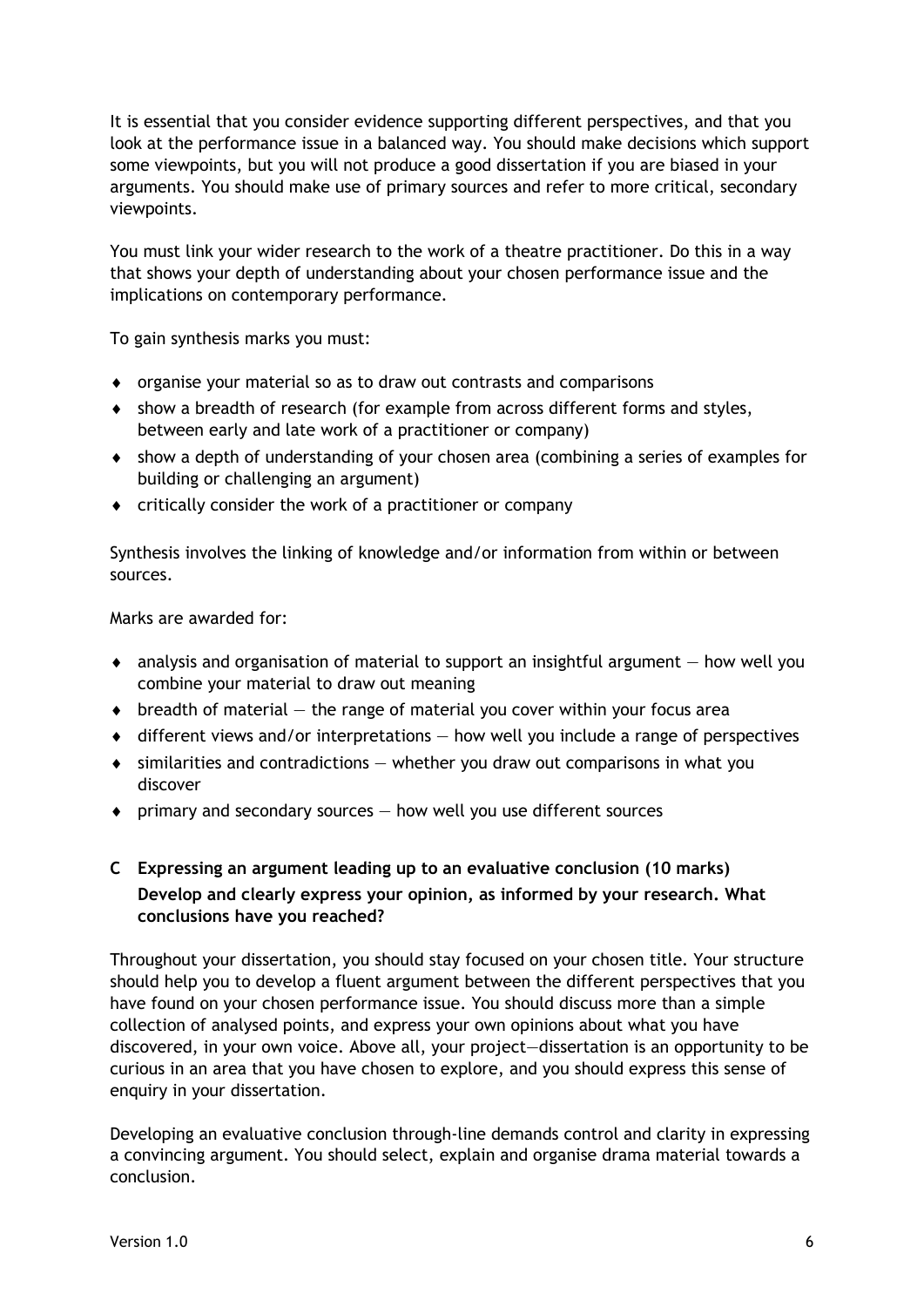To gain marks for expressing an argument leading to an evaluative conclusion you must:

- maintain a focus to your chosen title which connects the researched material into an overarching thesis
- express and reflect on the research in your own voice, offering evaluative comment on your sources
- $\bullet$  build to a conclusion of how you perceive your area of research

Marks are awarded for:

- $\bullet$  coherency of response to the dissertation title  $-$  how carefully you stick to your title
- $\bullet$  rigorous, creative and independent thinking on your chosen performance issue  $-$  how well your ideas stand up to form your argument and how original your ideas are
- effective structure in presenting discussion how effectively you set out your dissertation
- $\bullet$  clear and lucid expression  $-$  how clearly you express your opinion
- $\bullet$  logical build-up to an effective conclusion  $-$  how much your material sets up your overall conclusion

#### **Visual evidence, references and appendices**

You should include visual evidence when the analysis requires it. You must reference sources. You may include visual materials in the body of the dissertation or as an appendix.

Extended, text-based appendices are inappropriate at this level; references to sources are preferred in the bibliography.

You must not submit time-based media, for example audio and video material. References to these are acceptable in the bibliography.

Before you begin work on your project—dissertation, it is important that you read SQA's booklet *Your Coursework.* This provides you with information about the rules around coursework, including authenticity and plagiarism. Examples of plagiarism include:

- using material from the internet without citing the source
- using material from a print publication without citing the source

You must write your dissertation in your own words, unless you are quoting from a referenced source.

You must acknowledge any sources consulted in footnotes, or in a reference list at the end of your dissertation. You must give specific details of the sources consulted. Guidance on referencing is below.

When there is doubt over the authenticity of a dissertation, it will not be accepted for submission.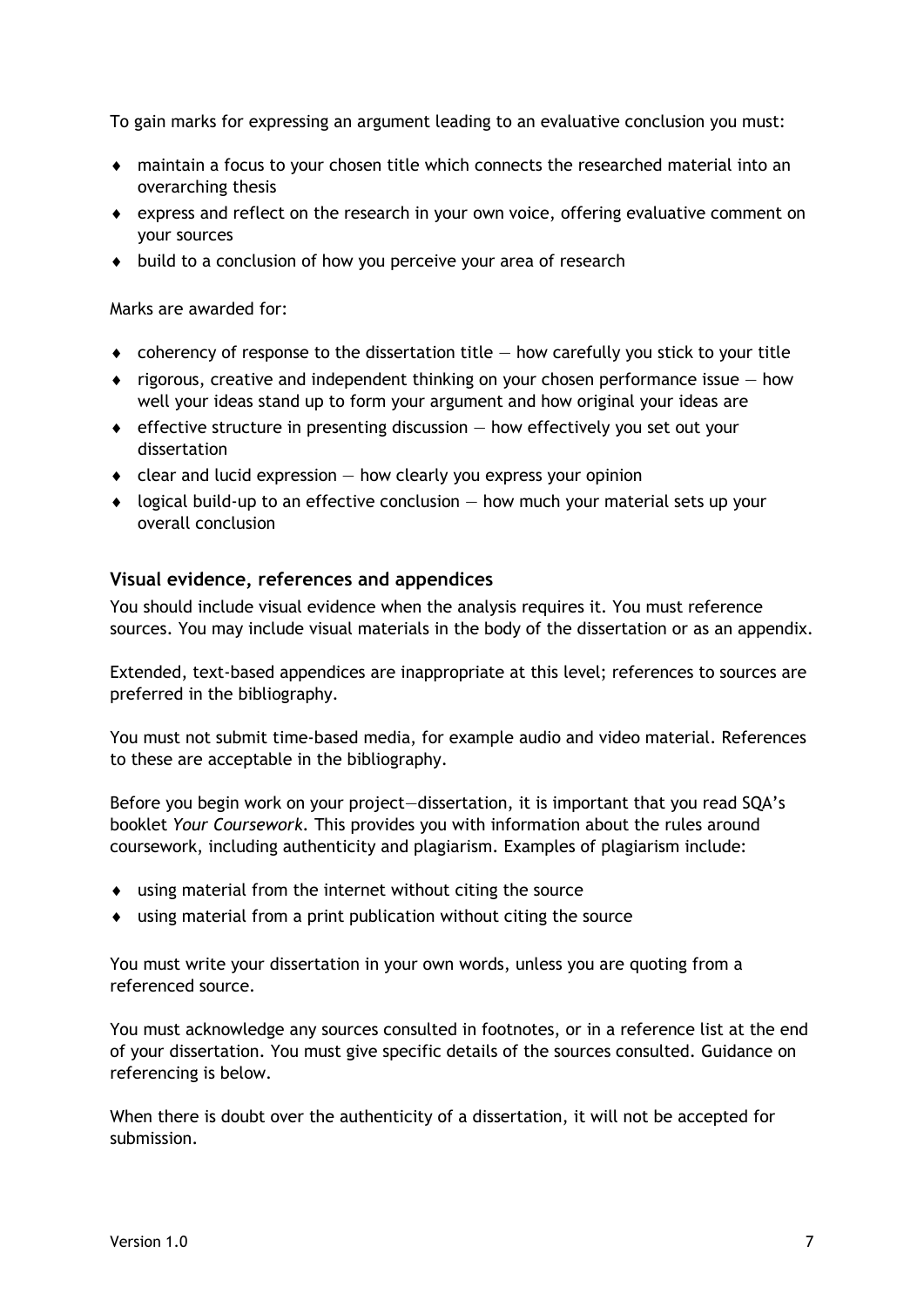You may use any system of referencing in your project—dissertation. However, it is recommended you use the Harvard referencing system.

#### **Harvard referencing**

In the main text, give the author's surname, the year of publication, and possibly a page reference in the text, and then list the full reference at the end of your document, as below.

#### **Books**

- $\bullet$  author(s) or editor(s)' surname and initials
- $\bullet$  vear of publication
- $\bullet$  title
- $\bullet$  edition (if not the first)
- $\bullet$  place of publication
- publisher
- page number (if relevant)

#### For example:

Willett, J. (1977) *The Theatre of Bertolt Brecht*, Oakland: UCP. Willinger, D. (ed.) (2018) *Ivo van Hove Onstage*, New York: Routledge.

#### **Electronic resources**

- date you accessed the source
- ◆ URL
- type of electronic resource (for example discussion forum, web page)

For example:

McMillan, J. (2019) *Stef Smith on reimagining A Doll's House: "I couldn't just wrench the play out of Ibsen's hands"* [online]. Available from:

[https://www.scotsman.com/lifestyle/culture/theatre/stef-smith-on-reimagining-a-doll-s](https://www.scotsman.com/lifestyle/culture/theatre/stef-smith-on-reimagining-a-doll-s-house-i-couldn-t-just-wrench-the-play-out-of-ibsen-s-hands-1-4887877)[house-i-couldn-t-just-wrench-the-play-out-of-ibsen-s-hands-1-4887877](https://www.scotsman.com/lifestyle/culture/theatre/stef-smith-on-reimagining-a-doll-s-house-i-couldn-t-just-wrench-the-play-out-of-ibsen-s-hands-1-4887877) [accessed 12 March 2019].